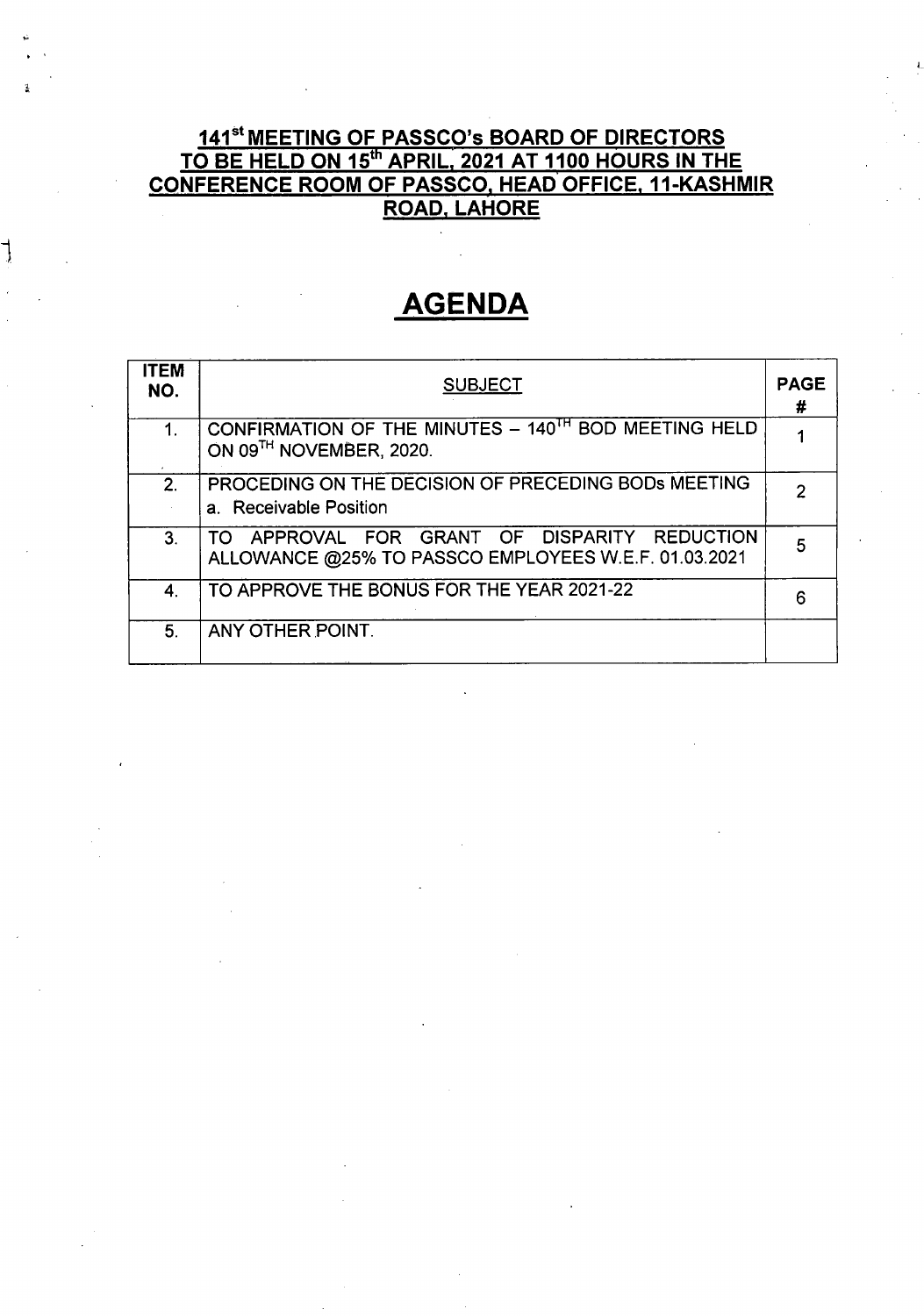## MINUTES OF THE 141<sup>ST</sup> MEETING OF PASSCO's BOARD OF DIRECTORS HELD ON 15th APRIL, 2021

,"

1. The 141<sup>st</sup> meeting of PASSCO Board of Directors was held on 15th APRIL, 2021 at 1000 hours. Keeping in view the COVID-19 Pandemic the meeting was held via video link. The following attended:-

|                | 1. Mr. Ghufran Memon<br>Secretary NFS&R/<br>Ministry of National Food Security & Research<br><b>Government of Pakistan</b> | Chairman                 |
|----------------|----------------------------------------------------------------------------------------------------------------------------|--------------------------|
| 2.             | Mr. Khurram Saeed Naik<br><b>Executive Vice President.</b><br>National Bank of Pakistan.                                   | <b>Director</b>          |
| 3.1            | Mr. Asif Bashir<br>Chief - Commercial & Retail Banking Group (South)<br><b>Allied Bank Limited</b>                         | <b>Director</b>          |
| 4.             | Mr. Kashif Umar Thanvi<br>General Manager - Head Rural Banking<br><b>Habib Bank Limited</b>                                | <b>Director</b>          |
| 5 <sub>1</sub> | Mr. Hassan Nawaz Tarar<br>Group Head Security & Marketing<br><b>MCB Bank Limited</b>                                       | <b>Director</b>          |
| 6.             | Mr. Muhammad Hafeez<br><b>Executive Vice President (EVP)</b><br>Zarai Taraqiati Bank Limited                               | <b>Director</b>          |
| 7 <sub>1</sub> | Dr. Imran ullah Khan<br>Joint Secretary (CF),<br>MINFIN, Islamabad.                                                        | <b>Director</b>          |
| 8.             | Mr. Mir Aamir Nawaz<br>General Manager - Northern Punjab,<br>United Bank Limited                                           | <b>Director</b>          |
| 9.             | Mr. Imran Nasir Khan<br><b>Managing Director</b><br>PASSCO, Head Office                                                    | <b>Managing Director</b> |
|                | 10. Mr. Emad Nazir Ahmed                                                                                                   | <b>Company Secretary</b> |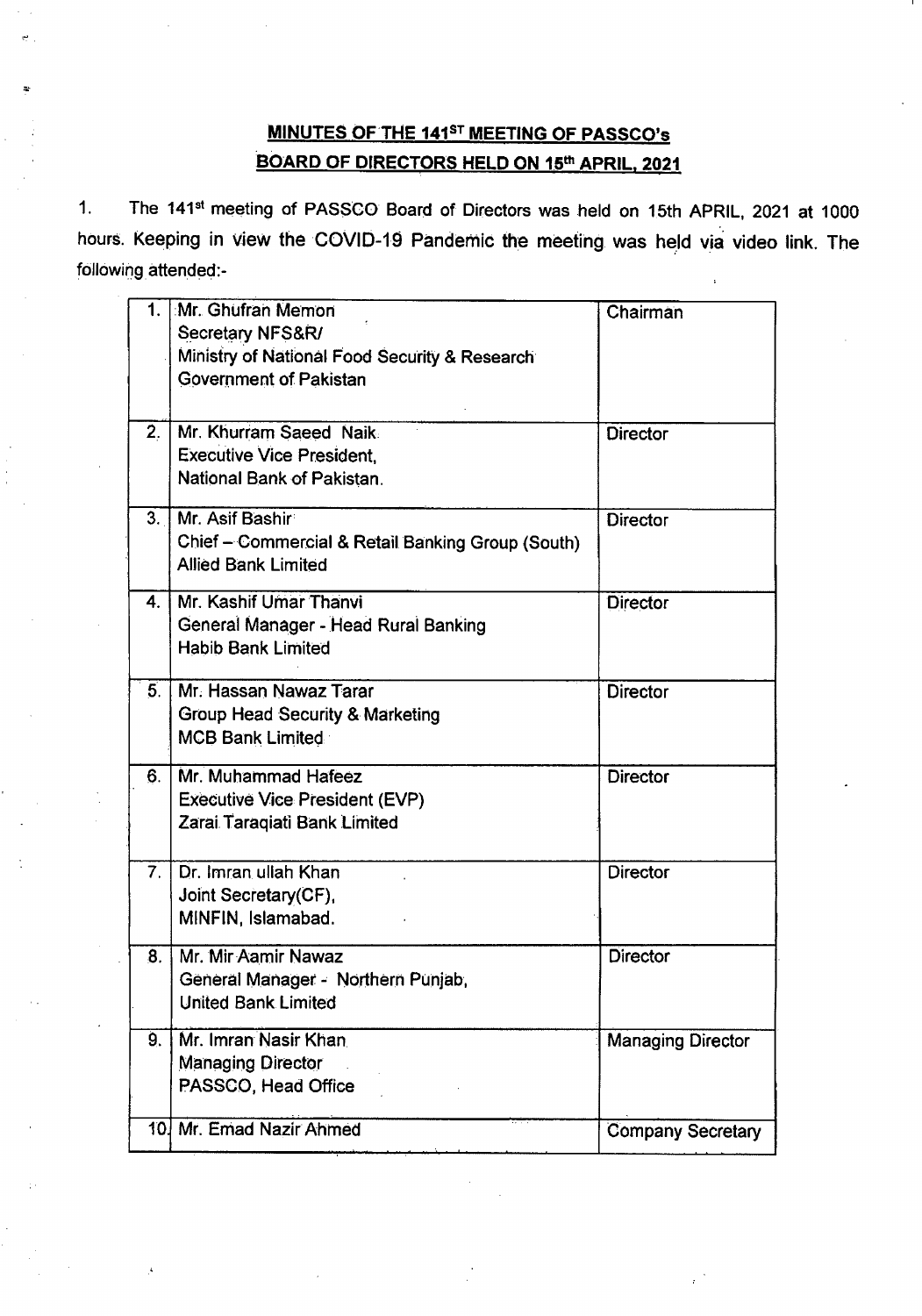#### ITEM NO.1

## CONFIRMATION OF THE MINUTES OF 140th BOARD OF DIRECTORS MEETING HELD ON 09th NOVEMBER, 2020

2. Minutes of 140<sup>th</sup> BOD held on 09.11.2021 duly approved by Chairman BOD were placed before the board for confirmation. The Board considered and confirmed the minutes.

#### **ITEM NO.2**

#### UPDATE ON THE DECISIONS OF PRECEDING BOD MEETINGS

## A. OUTSTANDING RECEIVABLES OF PASSCO AND AGEING ANALYSIS OF PASSCO **RECEIVABLES**

3. Company Secretary briefed the Board about the latest position of receivables and its aging. The board showed its concern about the slow realization of huge amounts expected to be received from the Government of Pakistan and Sindh Food Department.

4. The Board directed the management to send the case to *Mlo* NFS&R for onward taking up matter with Sindh Food .Department for early realization and Finance Division for allocation of sufficient funds from budget to reduce receivables amount significantly.

#### **ITEM NO.3**

## APPROVAL FOR GRANT OF DISPARITY ReDUCTION ALLOWANCE@25%TOPASSeO EMPLOYEES W£.F. 01.03.2021

5. The Board considered the agenda item and resolved to approve to :-

"Approve the Grant of Disparity Reduction Allowance @25% w.e.f 01.03.2021 to PASSCO employees BPS 1-19 as announced by Federal Govt. subject to concurrence of Finance Division."

#### ITEM NO.4

#### TO APPROVE THE BONUS FOR THE YEAR 2021-22

6~ The Company Secretary briefed the agenda to the Board that the payment of bonus is being made every year to PASSCO employees every year at the occasion of Eid ul Fitr and Eid ul Azha. The bonus. has been proposed on the basis of bell curve policy approved by the Board. Mr. Imran Ullah, Director, inquired about the financial position of the company on which MD PASSCO briefed